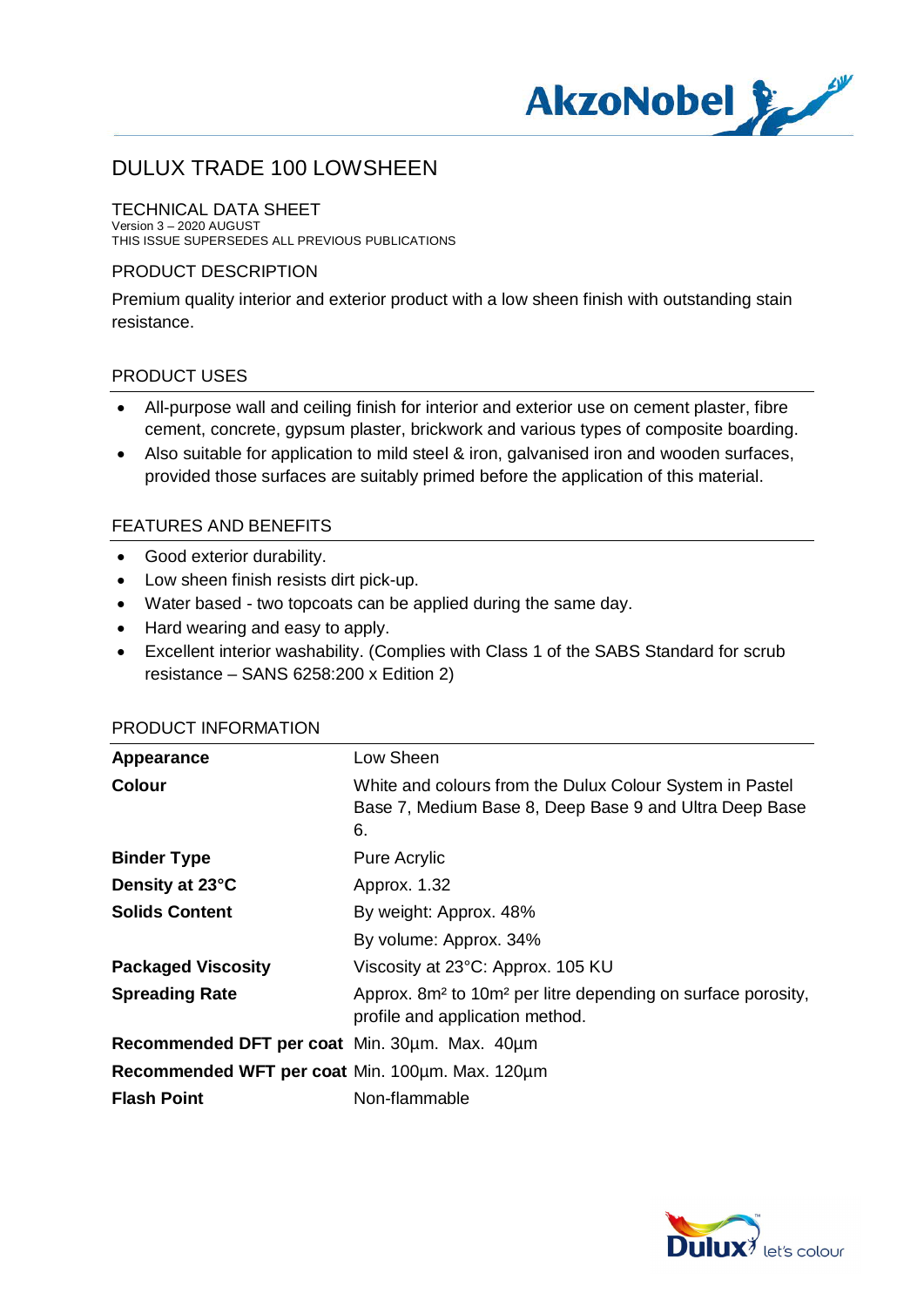

## APPLICATION INFORMATION

| Mixing                                | Stir until homogeneous with a flat paddle.                                                                                                                                                                                                                                                                                         |
|---------------------------------------|------------------------------------------------------------------------------------------------------------------------------------------------------------------------------------------------------------------------------------------------------------------------------------------------------------------------------------|
| <b>Application Surface conditions</b> | Surface Temperature between 10 - 35°C. Relative Humidity<br>between 10 - 85 % OR 2°C above dew point minimum.                                                                                                                                                                                                                      |
| Application methods                   | Brush, roller or airless spray.                                                                                                                                                                                                                                                                                                    |
| <b>Thinner</b>                        | Thinning not recommended. Ready for use after thorough<br>stirring.                                                                                                                                                                                                                                                                |
| <b>Drying Time</b>                    | Touch dry 30 minutes at 23°C.                                                                                                                                                                                                                                                                                                      |
| <b>Recoating Time</b>                 | 4 hours at 23°C (Drying times will be extended during cold,<br>wet or humid conditions)                                                                                                                                                                                                                                            |
| Cleaning of equipment                 | After use, remove as much product as possible, and then<br>clean immediately with water.                                                                                                                                                                                                                                           |
| <b>Substrates</b>                     | Suitable for cement plaster, gypsum plaster, concrete, fibre<br>cement, and various types of composite boarding, as well as<br>mild steel and iron, galvanised iron, PVC and wood provided<br>appropriate preparation and priming is carried out.                                                                                  |
| Precautions                           | Do not apply during cold (below 10°C) or wet weather.                                                                                                                                                                                                                                                                              |
|                                       | Do not apply directly to bare metal surfaces.                                                                                                                                                                                                                                                                                      |
|                                       | Not suitable for direct application to powdery or friable<br>surfaces whether previously painted or not.                                                                                                                                                                                                                           |
|                                       | Essentially a wall coating. For areas subject to continual<br>handling/soiling, e.g. cupboards and door frames, use Dulux<br>Trade Eggshell Enamel or Dulux Trade Pearlglo Non-<br>Drip Enamel or Dulux Pearlglo Water Based.<br>Not suitable for use in kitchen and bathrooms.<br>Do not clean surface within 7 days of applying. |
| <b>Coats Required</b>                 | Apply two to three finishing coats to new surfaces to achieve<br>a continuous closed film and solid colour.                                                                                                                                                                                                                        |

#### SURFACE PREPARATION

Plaster sand should comply with SABS 1090 requirements. Plaster mix must be applied at a minimum thickness of 10mm, curing to a hard and sound finish, free of soft and friable material. MPA strength must comply with SABS 0164-1 (10MPA=2, 6:1 and 5MPA=4:1).

Ensure that surfaces are sound and free from dust, oil, grease, dirt, and debris. Surfaces must be thoroughly dry - no more than 12% moisture content.

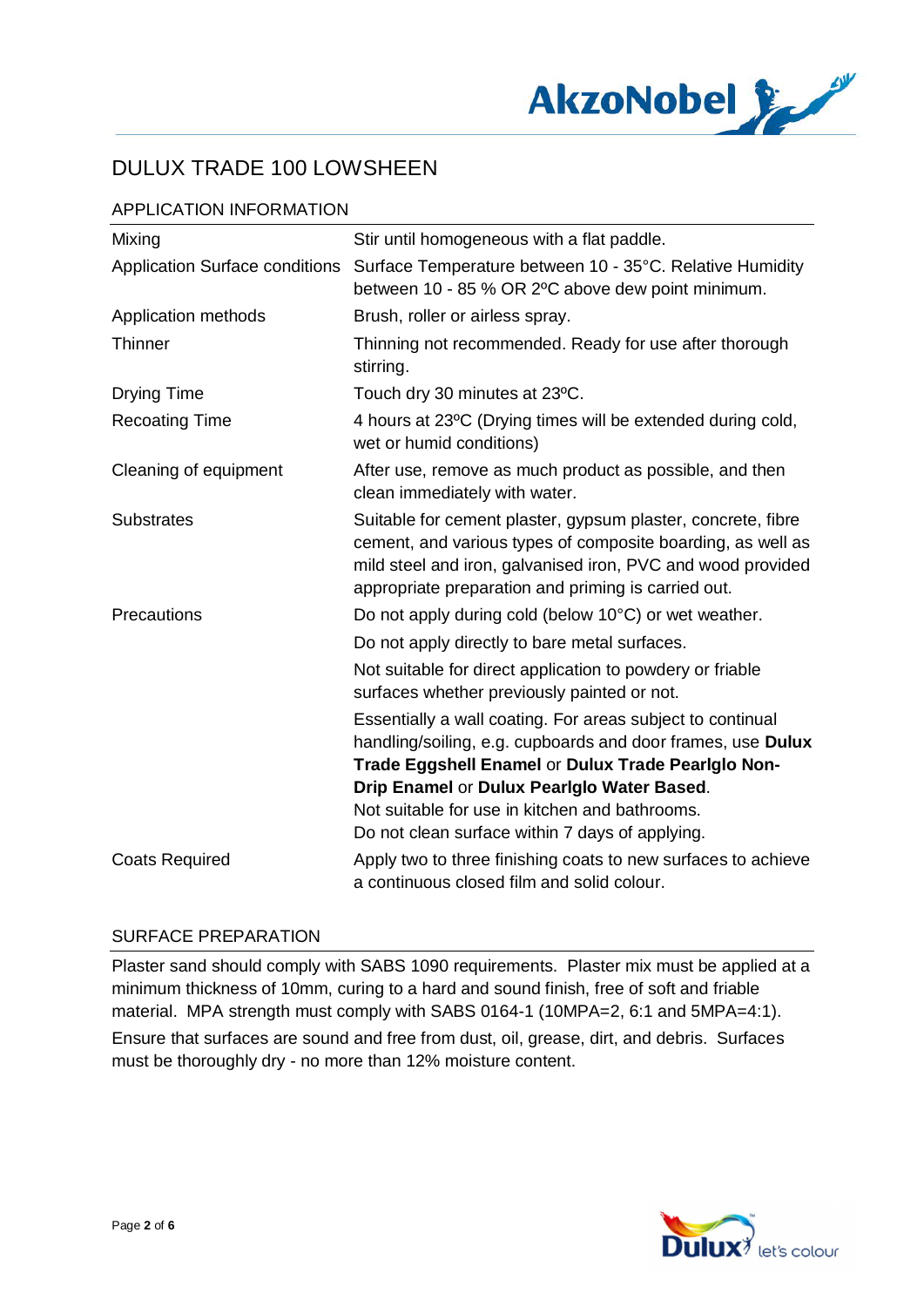

## SURFACE PREPARATION

#### NEW SURFACES

### **Cement Plaster (non-friable) and Fibre Cement**

- · Fresh cement plaster should be allowed 1 week drying for every 5mm thickness; and longer in cold or damp weather.
- · Spot-prime metal strips and nail heads with the appropriate metal primer.
- · For very absorbent surfaces more than one coat **Dulux Trade Alkali Resistant Primer** or **Dulux Trade Plaster Primer** or **Dulux Plaster Primer** could be required to achieve correct binding and sealing properties.

### **Composite Boarding**

- Spot-prime metal strips and nail heads with the appropriate metal primer.
- · For very absorbent surfaces more than one coat **Dulux Trade Alkali Resistant Primer** or **Dulux Plaster Primer** could be required to achieve correct binding and sealing properties.

#### **Gypsum Plaster - Interior**

- Newly applied Gypsum Plaster can present variable surface finishes based on the application method, the quality and type of gypsum plaster used. This can present variability in the finish of the applied gypsum in terms of surface hardness, texture and porosity. This may require added attention during priming.
- Ensure the gypsum plaster is sound, non-friable, applied and cured as per the manufacturers specifications.
- After wiping down the gypsum plaster, no chalky powder should remain on the surface.
- · If the gypsum is sound, apply a single coat **Dulux Trade Alkali Resistant Primer** or **Dulux Plaster Primer.**
- · As gypsum plaster is a very porous surface, adsorption of the plaster primer may occur. To test for this, wipe a black cloth over the dried **Dulux Trade Alkali Resistant Primer** or **Dulux Plaster Primer** to test its integrity. If a white residue is found on the back of the cloth, apply 1 to 2 further coats of the respective **Dulux Trade Alkali Resistant Primer** or **Dulux Plaster Primer** applied, to achieve the correct binding and sealing properties.

#### **Concrete**

- · Ensure that concrete is fully cured and sound. Remove any uncured cement, grease, and mould release agents by high-pressure water blast, or wash with a strong solution of **Dulux Pre-Paint Sugar Soap**. Rinse off thoroughly with clean water and allow drying.
- · For best paint system performance prime with one full coat **Dulux Trade Alkali Resistant Primer** or **Dulux Trade Plaster Primer** or **Dulux Plaster Primer.**

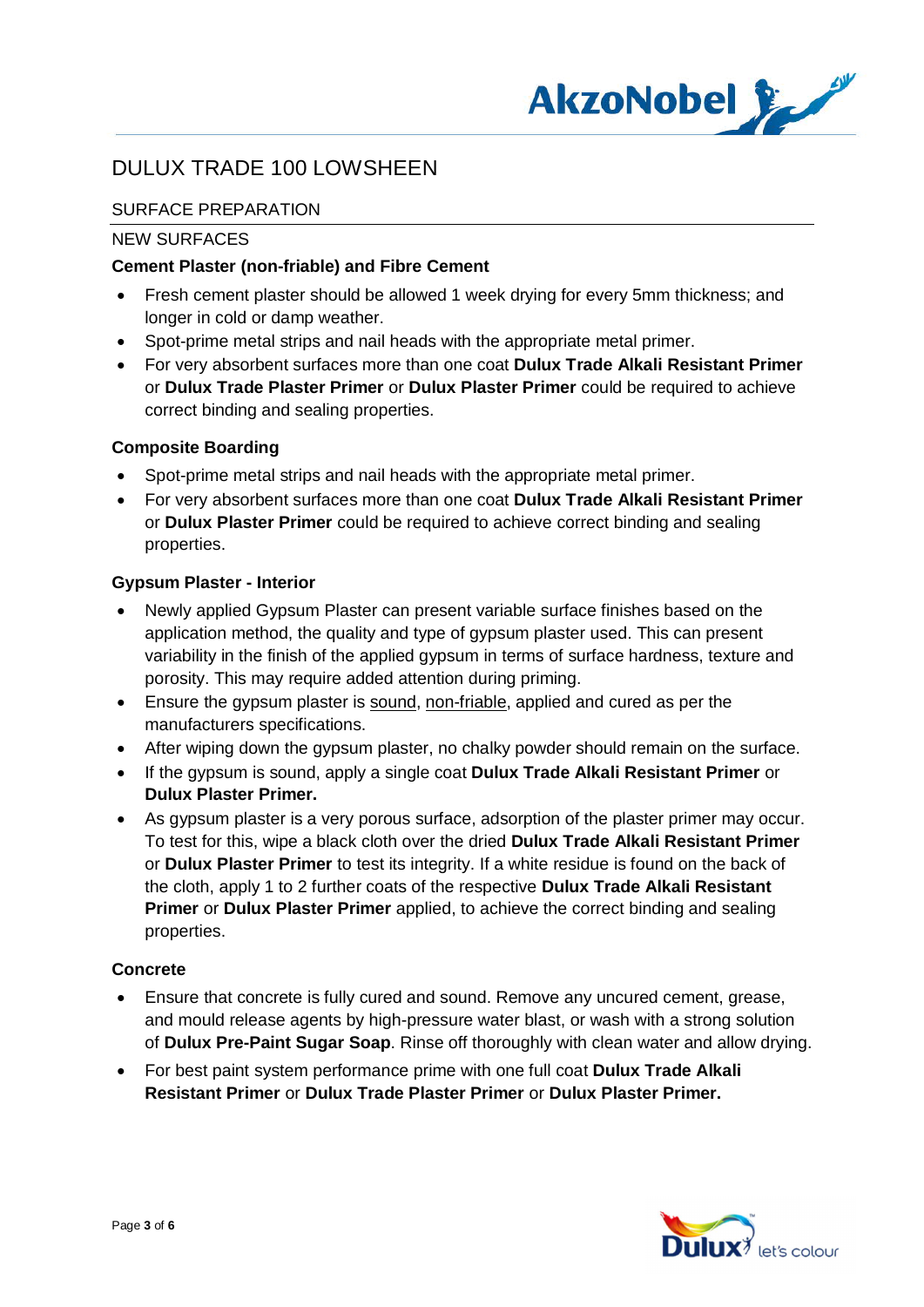

## SURFACE PREPARATION

#### NEW SURFACES

### **Mild Steel and Iron**

- Inspect shop-primer thoroughly for damage by installation. All rust, scale and dirt must be removed by scraping or with steel wire brushes, and then thoroughly sand with medium grit sandpaper and finish with fine grit sandpaper - down to a bright metal finish. Ensure that the sanded areas are dry and free of grease and dust. A solvent wash (rags dipped in lacquer thinner) may be used. Change the rags frequently. Allow drying.
- · Prime with one to two coats **Dulux Trade Steel Primer** or **Dulux Steel Primer** depending on the severity of the conditions. Two coats recommended for coastal conditions.
- · For best paint system performance follow primer with **Dulux Trade Universal Undercoat** or **Dulux Universal Undercoat** before applying the selected finishing coat.

### **Galvanised Iron (non-roof sheeting), Aluminium, all Non-ferrous Metals and rigid PVC**

- · Remove all traces of temporary protective coating, dirt and grease from the surface with **Dulux Galvanised Iron Cleaner.** Ensure complete removal of **Dulux Galvanised Iron Cleaner** by rinsing with running water. A water-break free surface indicates thorough cleaning - running water should not form droplets. If a water-break free surface was not achieved, repeat the cleaning process. Prime immediately after cleaning.
- · Prime with one to two coats **Dulux Trade Corrocote 1 Metal Etch Primer** or **Dulux Galvanised Iron Primer**, depending on the severity of the conditions. Two coats recommended for coastal conditions.

### **PVC Gutters and Downpipes**

- Sand well to improve adhesion. Ensure surface is clean and dry.
- · Prime with one full coat **Dulux Supergrip.**

#### **Wooden Surfaces**

- · Timber treated with borer- or fire retardant may cause slow drying (consult supplier).
- · Treat knots in timber with Knotting Agent.
- · Spot prime nail heads with **Dulux Trade Steel Primer** or **Dulux Steel Primer**.
- · Special attention must be given to painting the end grain to avoid moisture penetration apply a second coat after 10 - 20 minutes.
- · Prime with one coat **Dulux Wood Primer**. Two coats may be required for very absorbent wood. Alternatively, timber surfaces can be primed with **Dulux Supergrip** to support a water based paint system.
- · For best paint system performance follow **Dulux Wood Primer** with **Dulux Trade Universal Undercoat** or **Dulux Universal Undercoat** before applying the selected finishing coat.

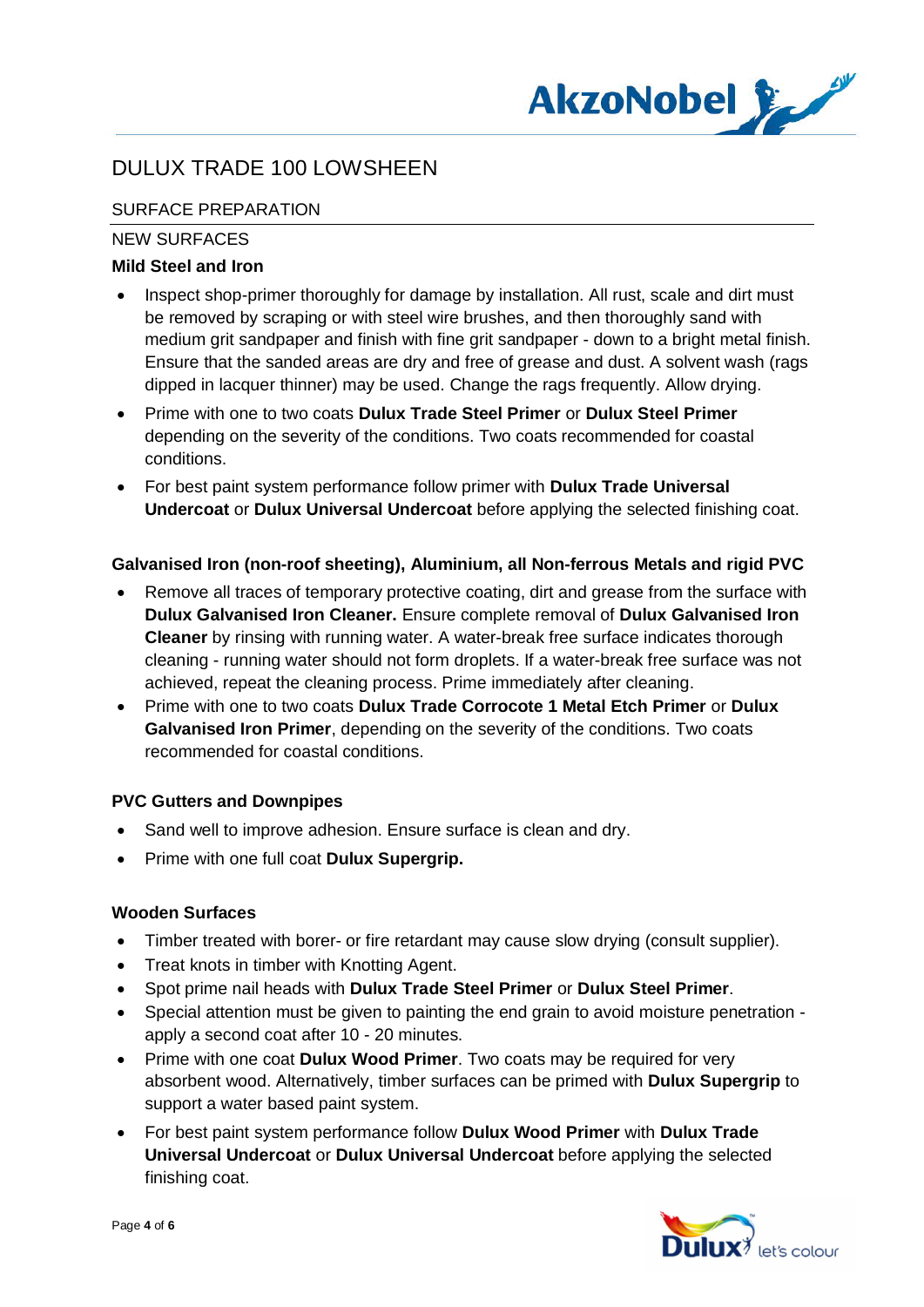

## SURFACE PREPARATION

### PREVIOUSLY PAINTED SURFACES

### **Good Condition, not powdery**

- · Remove any loose and flaking paint back to a sound substrate and firm edges by scraping and sanding.
- · Clean surfaces with **Dulux Pre-Paint Sugar Soap** /water solution to remove all surface contaminates and chalky residue, rinse with clean water to remove all traces of the **Dulux Pre-Paint Sugar Soap** treatment and allow drying out. For exterior application high pressure water jet cleaning can be used as an alternative to the **Dulux Pre-Paint Sugar Soap** treatment.
- Spot prime bare exposed substrates with appropriate primer.
- · Enamel surfaces need to be sanded to a matt finish to aid adhesion before commencing with the **Dulux Pre-Paint Sugar Soap** /water solution treatment. Apply a coat of **Dulux Trade Universal Undercoat** or **Dulux Universal Undercoat.**

### **Old Paint in Poor Condition**

- · Completely remove all loose and flaking paint.
- · Remove oil, grease dirt or any other contaminants with **Dulux Pre-Paint Sugar Soap**/water solution and allow drying.
- · Friable surfaces must be removed and repaired.
- · Mould instructions. To kill lichen and algae growth, scrub with one of the following solutions: either 4:1 water/chlorine, or 4:1 water/sodium hypochlorite. Ensure that the areas are completely saturated, and allow the solution to react for a minimum of 4 hours. Rinse the complete wall surface thoroughly with clean water and allow drying.
- · Prime all exposed areas with appropriate primer as for new surfaces.
- · Chalked surfaces must be thoroughly brushed or prepared with high pressure water cleaning. NOTE: While this product can be used for sealing exterior chalked or slightly friable surfaces, it will not penetrate thick layers of powdery material. **Dulux Trade Bonding Liquid** or **Dulux Bonding Liquid**, which is un-pigmented, is preferred.

#### **FILLING**

Fill all imperfections with the appropriate **Dulux Pre-Paint Filler** and spot prime filled areas with **Dulux Trade Alkali Resistant Primer** once the crack filler has dried properly. Failure to do this will result in uneven sheen levels between the repaired and normal areas.

#### HEALTH AND SAFETY INFORMATION

This product contains no added lead. Avoid contact with skin or eyes. Keep out of reach of children. If accidently swallowed, seek medical advice immediately and show this container to the doctor. Dry sanding, flame cutting and/or welding of the dry paint film will give rise to dust and/or hazardous fumes. Wet sanding should be used wherever possible.